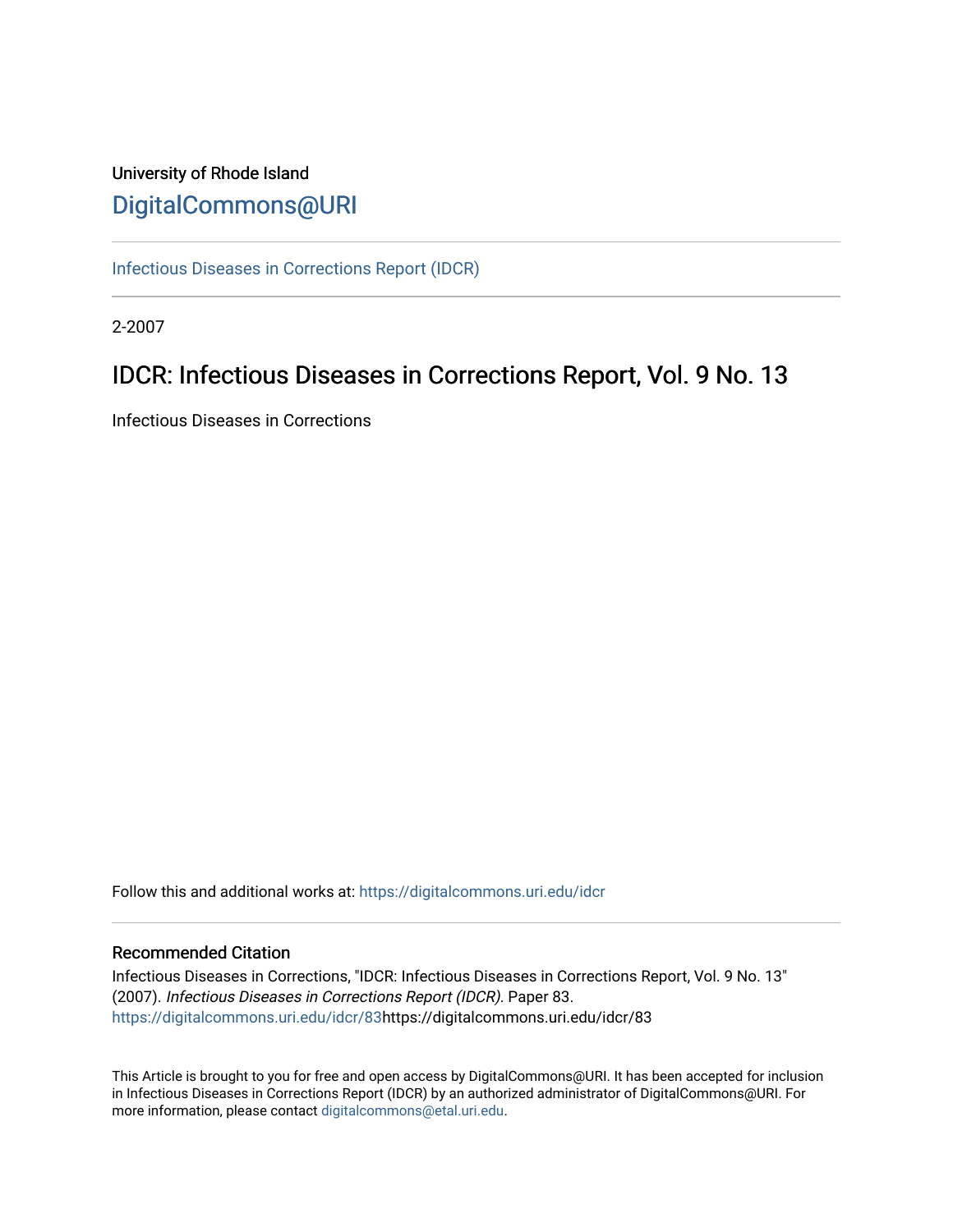

**FORMERLY HEPP Report**

February 2007 Vol. 9, Issue 13

# **INFECTIOUS DISEASES IN CORRECTIONS REPORT JOINTLY SPONSORED BY MEDICAL EDUCATION COLLABORATIVE, INC.**

## **ABOUT IDCR**

*IDCR, a forum for correctional problem solving, targets correctional physicians, nurses, administrators, outreach workers, and case managers. Published monthly and distributed by email and fax, IDCR provides up-to-the moment information on HIV/AIDS, hepatitis, and other infectious diseases, as well as efficient ways to administer treatment in the correctional environment. Continuing Medical Education credits are provided by Medical Education Collaborative (MEC). This activity is jointly sponsored by IDCR and Medical Education Collaborative (MEC). IDCR is distributed to all members of the Society of Correctional Physicians (SCP) within the SCP publication, CorrDocs (www.corrdocs.org).*

*IDCR and AAHIVM have united to improve the quality of health care delivery in the nation's correctional facilities by leveraging the knowledge, experience and resources of two diverse and accomplished groups of HIV and correctional health care experts.* 

**EXECUTIVE EDITOR Anne S. De Groot, MD** *Associate Professor of Medicine (Adjunct) Brown Medical School*

> **CHIEF EDITOR David A. Wohl, MD** *Associate Professor of Medicine University of North Carolina AIDS Clinical Research Unit*

**DEPUTY EDITORS Joseph Bick, MD** *Chief Medical Officer, California Medical Facility, California Department of Corrections*

> **Renee Ridzon, MD** *Consultant*

### **SUPPORTERS**

*IDCR is grateful for the support of the following companies through unrestricted educational grants:*

*Major Support: Abbott Laboratories and Roche Pharmaceuticals.* 

> *Sustaining: Gilead Sciences, Inc., GlaxoSmithKline, Merck & Co., Inc., Tibotec Therapeutics*

# **MANAGING THE SIDE EFFECTS OF HEPATITIS C TREATMENT IN A CORRECTIONAL ENVIRONMENT**

**Kay A. Bauman MD, MPH** Medical Director State of Hawaii Department of Public Safety

#### **Steven K. DeWitt, MD** Internist

State of Hawaii Department of Public Safety

**Disclosures:** The authors have nothing to disclose.

#### **Introduction:**

**IDCR** 

The side effects of therapy of hepatitis C virus (HCV) infection have limited the number of patients able to complete an effective course of treatment and can dissuade patients and clinicians from embarking on such treatment. This is true in the general population as well as the more controlled correctional environment. Rates of discontinuation of HCV therapy for laboratory abnormalities or other clinical adverse events range from 7 to 16% in both HCV treatment trials and clinical practice.<sup>1,2</sup>

At the Hawaii Department of Public Safety, we have implemented a successful HCV treatment program for infected inmates. Although treatment began for a few inmates as early as 1999, the main emphasis on treatment started in late 2002. Approximately 6,000 inmates reside in Hawaii's prisons and jails, both of which are contained in one system. Inmates reside in eight facilities on four islands in Hawaii and in four private contract facilities in four different mainland states. The prevalence of HCV in our system in 1999-2001 was found to be approximately 30% when our health department tested all inmates anonymously. Although testing for HIV is routinely offered to inmates by our health department, screening for HCV is conducted when an abnormal ALT is detected or there is a history of injection drug use, transfusions before 1992, known liver disease, HIV infection or hepatitis B virus (HBV) infection. In addition, HCV testing is offered to patients on hemodialysis and prior to treatment with either isoniazid or statins, or on patient request. After determining HCV seropositivity, our current major criteria for consideration for HCV treatment is an ALT greater than 1.5 times normal (we previously used twice normal, but as the literature suggests a small percent of persons with progressive disease may have minimal or no elevation of ALT, we reduced this level to 1.5 times normal). Viral load and genotyping are Viral load and genotyping are then done to determine duration of treatment required and the need for liver biopsy. At the current time, we only perform liver biopsies on HCV genotypes 1 and 4. We do not treat fibrosis level 0 or 1, although we have made rare exceptions.

Our guidelines currently require an expectation for 12-18 months remaining in one's sentence, but exceptions are made for those committed to treatment and able to name an outside provider who will continue treatment. We previously required completion of or current participation in a drug treatment program but we have dropped that requirement for legal considerations. We do require sobriety and conduct random urine drug screens (after a signed agreement from the patient).

In analyzing our clinical data, we noted that only 5% of 188 patients treated for HCV had discontinued HCV therapy for medical reasons and 2% stopped treatment on their own for reasons that may or may not have been related to side effects. An additional 4% had their HCV therapy stopped secondary to positive urine drug screens. No patient has had a positive drug screen since November 2002. All inmates are tested for HIV prior to treatment; only three inmates of our treated population were co-infected.

While we suspect our approach to the management of treatment is similar to that of most providers, our ability to recognize and respond to HCV treatment-related toxicities is likely a significant factor contributing to the success we have had in achieving treatment completion. In this review we describe our approach to the management of the side effects we commonly encounter during HCV therapy.

#### **General approach to treatment**

We aim to assign a nurse at each facility to take responsibility for HCV management and also get the active participation of the nurse administrator. The overall management of HCV from diagnosis, evaluation and consideration of liver biopsy, explanation of the rationale for decisions not to treat (e.g., liver biopsy with fibrosis 0-1), to supportive care during treatment, all require the

#### *Continued on page 3*

## **WHAT'S INSIDE**

| Editor's Letter pg 2                     |  |
|------------------------------------------|--|
|                                          |  |
|                                          |  |
| Save The Dates <b>Entertainment</b> pg 8 |  |
|                                          |  |
|                                          |  |
|                                          |  |

*If you have any problems with this fax transmission please call 800.748.4336 or e-mail us at IDCR@corrections.net*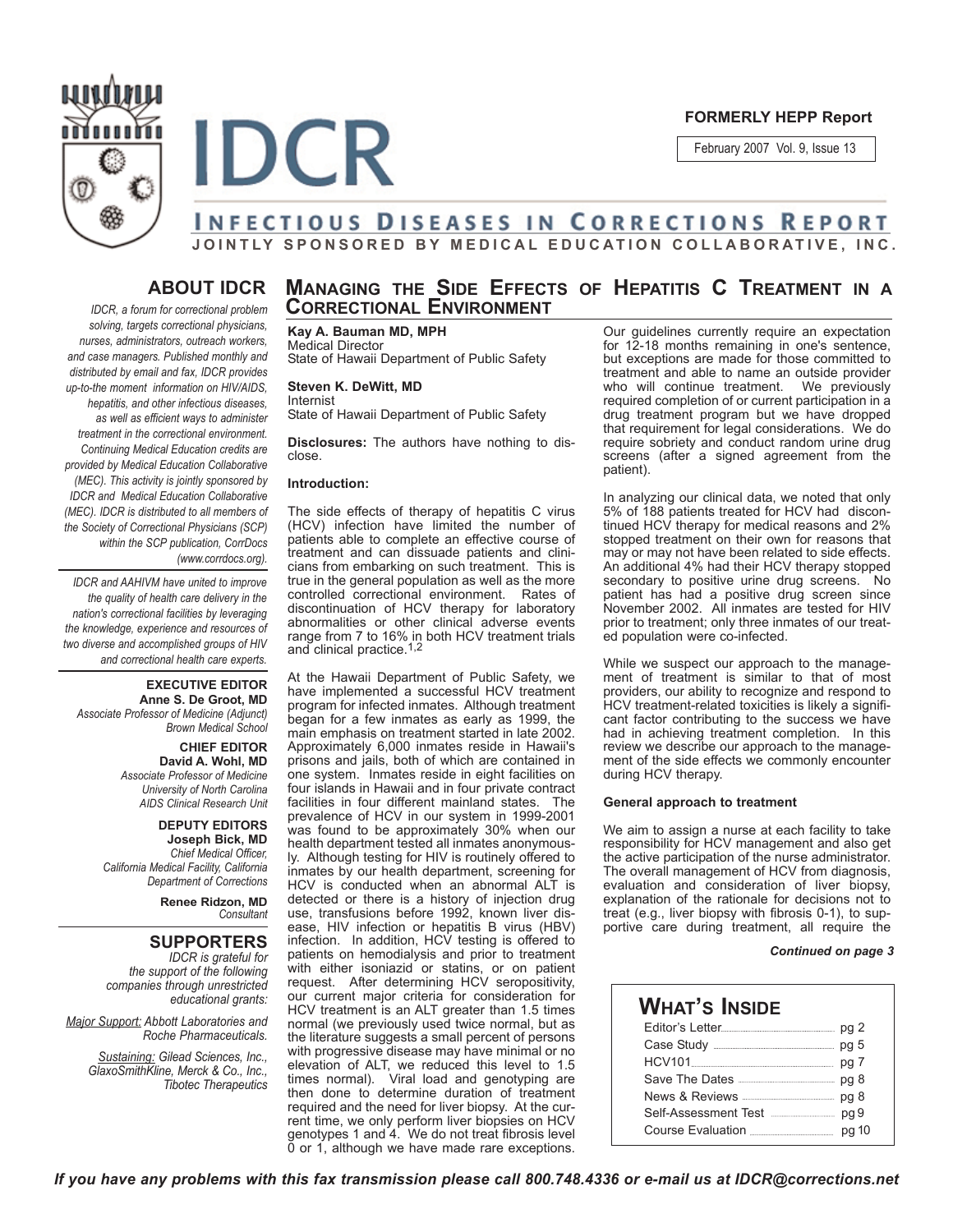# **LETTER FROM THE EDITOR**

Dear Corrections Colleagues,

At least 3 million people in the United States live with chronic Hepatitis C Virus (HCV) infection and many are involved in the criminal justice system. In several areas of the country, the prevalence of HCV in prisons and jails exceeds 30% and in some prisons almost half of the inmates are reportedly infected. The actual prevalence of HCV among inmates is certainly higher as screening for HCV in correctional facilities is not universal.

The establishment of standards of care for HCV management, which include the use of expensive therapies, has led to an increased demand for HCV treatment among inmates but has strained prison and jail health care budgets. While different facilities have adopted disparate and individualized approaches to the financing of HCV therapy, the medical management of this infection in our correctional system should be much less variable. As detailed in IDCR (October, 2005, July 2005), guidelines for the diagnosis and treatment of HCV have been established and include recommendations made by the National Institutes of Health (NIH) and the American Association for the Study of Liver Disease (AASLD) among others.

However, applying these recommendations to corrections has not always been straightforward and among the arguments for the deferral of HCV therapy during incarceration the cost of treatment is often accompanied by concerns regarding its tolerability. In this issue, Drs. Bauman and DeWitt from the Hawaii Department of Public Safety share their experience in managing the complications of HCV therapy and describe the underpinnings of their impressive rate of HCV treatment completion. Their success should be reassuring to correctional clinicians considering implementing HCV treatment programs. Their report is complemented by a series of insightful case discussions by Dr. Douglas Fish of the Albany Medical College. Later this year, Dr. David Paar will report in IDCR on the evolution of the Texas Department of Corrections' policies on the diagnosis and management of HCV.

The experience of these clinicians and those from other correctional systems make it increasingly difficult to reasonably justify the denial of HCV therapy to inmates who medically qualify for therapy and who will be incarcerated for a sufficient duration of time to receive treatment.

Sincerely,

David A. Wohl, MD Associate Professor of Medicine Division of Infectious Diseases AIDS Clinical Research Unit The University of North Carolina - Chapel Hill

# **Subscribe to IDCR**

Fax to **401-272-7562** for any of the following: *(please print clearly or type)*

I would like to edit my existing contact information

\_\_\_\_ I am a new IDCR subscriber and would like add my contact information

CHECK ONE: How would you like to receive IDCR?

Email: **Email:**  $\blacksquare$ 

Fax:  $\overline{\phantom{a}}$ 

NAME: THE RESERVE TO THE RESERVE TO THE RESERVE TO THE RESERVE TO THE RESERVE TO THE RESERVE TO THE RESERVE TO

STATE:

CIRCLE ALL THAT APPLY:

O Physician O Physician Assistant O Nurse/Nurse Practitioner O Nurse Administrator  $\bigcirc$  Pharmacist  $\bigcirc$  Medical Director/Administrator  $\bigcirc$  HIV Case Worker/Counselor  $\bigcirc$  Other

#### **Faculty Disclosure**

*\*Disclosures are listed at the beginning of the articles.* The employees of Medical Education Collaborative have no financial relationships to disclose. In accordance with the Accreditation Council for Continuing Medical Education Standards for Commercial Support, the faculty for this activity have been asked to complete Conflict of Interest Disclosure forms. Disclosures are listed at the end of articles.

> **Associate Editors** Rick Altice, MD *Yale University AIDS Program*

David Paar, MD *Associate Professor of Medicine, University of Texas, Medical Branch*

Dean Rieger, MD *Officer/Corporate Medical Director, Correct Care Solutions*

Karl Brown, MD, FACP *Infectious Disease Supervisor PHS-Rikers Island*

Ralf Jürgens *Consultant*

Joseph Paris, PhD, MD, FSCP, CCHP *Former Medical Director, Georgia Dept. of Corrections*

Lester Wright, MD, MPH *Chief Medical Officer, New York State Dept. of Correctional Services*

William Cassidy, MD *Associate Professor of Medicine, Louisiana State University Health Sciences Center*

Bethany Weaver, DO, MPH *Acting Instructor, Univ. of Washington, Center for AIDS and STD Research*

David Thomas, MD, JD *Professor and Chairman, Division of Correctional Medicine NSU-COM*

**Editorial Board** Neil Fisher, MD *Medical Director, Chief Health Officer, Martin Correctional Institute*

Lynn Taylor, MD *Assistant Professor of Medicine, Brown University School of Medicine, The Miriam Hospital*

Michael Poshkus, MD Associate Clinical Professor Brown University School of Medicine *Medical Program Director, Rhode Island Department of Corrections*

> Louis Tripoli, MD, FACFE *Vice President of Medical Affairs, CMS Correctional Medical Services*

Josiah Rich, MD *Associate Professor of Medicine and Community Health Brown University School of Medicine*

> Steven F. Scheibel, MD *Regional Medical Director Prison Health Services, Inc*

Mary Sylla *Director of Policy and Advocacy, Center for Health Justice*

Barry Zack, MPH *Executive Director, Centerforce*

Eric Avery, MD *Associate Clinical Professor of Psychiatry University of Texas, Medical Branch*

Zelalem Temesgen, MD, AAHIVS *Associate Professor of Medicine Mayo Clinic College of Medicine Director, HIV Clinic Disease Consultant Division of Infectious Disease Mayo Clinic*

Jim Montalto *The Corrections Connection*

**Layout** Jose Colon *The Corrections Connection*

**Distribution** Screened Images Multimedia

> **Managing Editor** Elizabeth Closson *IDCR*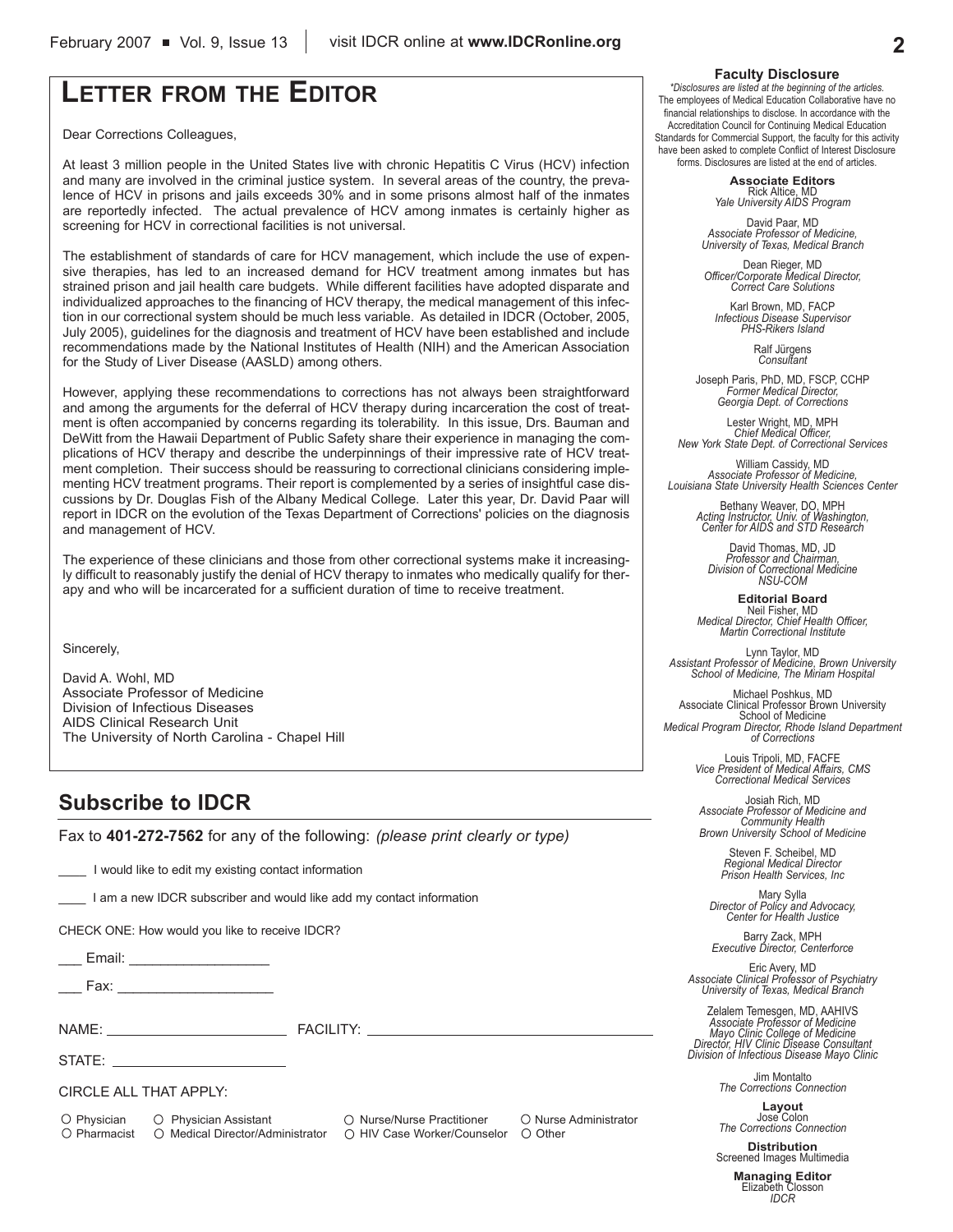#### **MANAGING THE SIDE EFFECTS...** *(continued from page 1)*

involvement of a consistent team of nurses and other providers. Most clinical visits (frequently timed with lab draws) are with the nurse on the treatment team. He or she assesses whether or not additional physician visits are also needed.

Patient expectations play a major role in the subjective patient response to side effects. During counseling, we stress the potential benefits of the current treatment and use the term "chemotherapy" to describe the treatment course itself. Some believe this is too strong a term, but our experience supports using this term, as it better predicts for the patient the severity of the side effects. We believe forewarned is fore-armed. We explain the 60/40 "odds" of achieving a sustained viral response (SVR; non-detectable virus at 6 months post treatment) or "cure" for HIV-uninfected patients with genotype 1 HCV, but also the potential reduction in liver inflammation and the resultant delay in the complications from chronic HCV even in the absence of SVR.3 This we describe to the patient as "turning the clock back" on this disease.

#### **Common side effects**

*Fatigue, headache, malaise, myalgias, arthralgias* This combination of symptoms leads any list of HCV treatment side effects and is reported to occur in over 50% of treated patients; in some studies this proportion is as high as 72%.1-6 Most patients experience these symptoms to some degree. Liberal prescribing of analgesics may help with the aches. Further, we administer pegylated interferon injections on late afternoons on Fridays so patients have the weekend to recover. By Monday, they are usually able to tackle work once again. Rarely have our tackle work once again. patients had to leave their work assignment over the course of the treatment, although at times some accommodations have had to be made. In patients with preexisting chronic pain, whether back, neck, shoulder or other, this pain may worsen on treatment. Warning the patient of this possibility prior to treatment can help the patient prepare for the possible need for additional analgesics. We rarely use narcotics in this situation. During treatment, we are liberal with prescribing what our system calls "medical rec", where patients are allowed to get outside to walk but are not be expected to participate in the strenuous exercise such as basketball or other games.

Causes for fatigue developing during HCV treatment is often detected by laboratory evaluation. Conditions such as anemia, neutropenia, thrombocytopenia and thyroid abnormalities can be detected early with proper laboratory surveillance. Table 1 lists our routine laboratory monitoring schedule. The managing physicians review all laboratory tests.

#### **Depression**

Rates of depression during HCV treatment range from 16 to 36%.<sup>1,2,6</sup> At our largest facility, patients are reviewed by the psychiatrist or other mental health worker prior to

treatment; at small facilities mental health screening is conducted by the primary care physician. No specific depression inventory is used. Exclusion from treatment on the basis of psychiatric reasons, specifically depression, is rare, but a patient with a history of depression with previous suicide attempts may be ruled out for therapy. It is also likely in our system that poorly-controlled psychotic patients do not get to the evaluation-for-treatment stage. The pretreatment psychiatry visit does, however, alert the mental health team that HCV therapy is being considered so that some patients with pre-existing mental health problems maybe followed more closely during their HCV therapy. This pro-active approach has resulted in no patients stopping treatment for psychiatric side effects and there have been no suicide attempts in patients during treatment. There have been unusual personality changes in a small number of patients while on treatment; nonetheless these inmates were highly motivated to complete treatment and were successful in achieving SVR. During therapy anti-depressants, usually selective serotonin reuptake inhibitors (SSRIs), such as fluoxetin, are liberally prescribed. Although most psychotropic medicines in our facilities are prescribed by psychiatrists, patient management is conducted by primary care physicians. In our system, we do not use anti-depressants as prophylaxis for depression.

#### **Nausea, anorexia, weight loss**

The reported rates for nausea and/or anorex-<br>ia range from 21 to 47%.<sup>1,2,6</sup> As part of our counseling, we inform patients that lighter weight people seem to do better with HCV treatment. Thus, the expected loss of appetite and weight may actually help achieve the desired long-term positive response. Usually the gastrointestinal symptoms associated with HCV treatment occur in the mornings, so by evening the patient is able to eat. If a normal weight patient begins losing weight we allow extra calories, usually as an evening snack, for weight stabilization. Patients with diabetes mellitus may need to reduce or stop hypoglycemic medication during HCV treatment, even if significant weight loss has not occurred. Costly nutritional supplement drinks are required only rarely.

#### **Local skin reaction**

A large number of our patients have a local skin reaction to the weekly pegylated interferon injections; the literature gives a range of 7 to 58% for this complication.2,6 With this reaction, the injection site appears inflamed; edges of the reaction are not well demarcated. Effectiveness of steroid cream varies. As with other reactions, advising patients beforehand prepares them. The skin condition lasts throughout interferon therapy, but resolves over time upon completion.

#### **Fever, chills, and rigor**

Fever occurs in as many as 37 to 56% of patients and 23 to 43% experience chills/rigor.<sup>1,2,6</sup> Usually, these complaints can be managed with antipyretics. However, three of our patients had severe rigors associated with interferon injections. One male patient elected to quit therapy because rigors occurred with his first injection and he did not want to suffer it again. A female experiencing a similar severe rigor tried a second injection (timed away from her insulin injection to make sure a cross-reaction wasn't occurring), but after an almost shock-like reaction recurred, therapy was discontinued. A third patient had a similar reaction, but only after several months of treatment. He continued therapy and rigors did not occur with each injection.

#### **Hematologic complications**

Anemia, defined as a hemoglobin < 11.0 g/dL can occur in 19 to 36% of patients.<sup>1,6</sup> It is usually hemolytic in nature and related to the ribavirin. We use the nationally recommended parameters and schedule for ribavirin dose reduction for Hgb < 10.0 g/dL (Tables 2 and 3). Leukopenia, defined as WBC < 3.0 x 109/L, occurs in 17 to 45% of treated patients and is more commonly related to interferon.1,6 Our current dose reduction parameters and schedule for WBC  $<$  1.5 x 10<sup>9</sup>/L or absolute neutrophil count  $< 0.75 \times 10^9$ /L are noted in Tables 2 and 3. We have not needed to stop therapy in any of our patients due to anemia or leukopenia.

Thrombocytopenia, defined as platelets < 100 x 109/L occurs in 4 to 11% of patients.1,6 Three of our patients had HCV therapy stopped for severe thrombocytopenia, with platelet counts  $<$  50 x 10<sup>9</sup>/L. Platelet transfusions are administered to patients with compensated cirrhosis who begin therapy with platelets < 100 x 109/L. Surprisingly many of these patients are able to continue treatment although the viral response rate is lower than others with healthier livers. To date, we have not used cellular growth factors, such as granulocyte colony stimulating factor (GCSF), to avoid lowering doses of either pegylated interferon or ribavirin, but we have recently revised our HCV treatment guidelines to add the use of erythropoietin to help prevent ribavirin dose reduction due to drug-induced anemia. The literature supports the importance of maintaining a full ribavirin dose early in treatment for best results. The importance of the full dose of pegylated interferon is not as clearly addressed in the literature, so we have not included the use of GCSF in our management. Although there are limited data suggesting GCSF can increase the number of WBCs in patients receiving HCV therapy and can thus permit higher interferon dosing, improvements in SVR have not yet been demonstrated.<sup>7</sup>

A major challenge to treating HCV in corrections is economic: can we afford these growth factors on top of the cost of HCV therapy itself? Our approach has been very conservative, but we added the erythropoeitin to our formulary with the reasoning that this will enhance success of an investment for treatment of \$30,000 or more (for genotypes 1 and 4).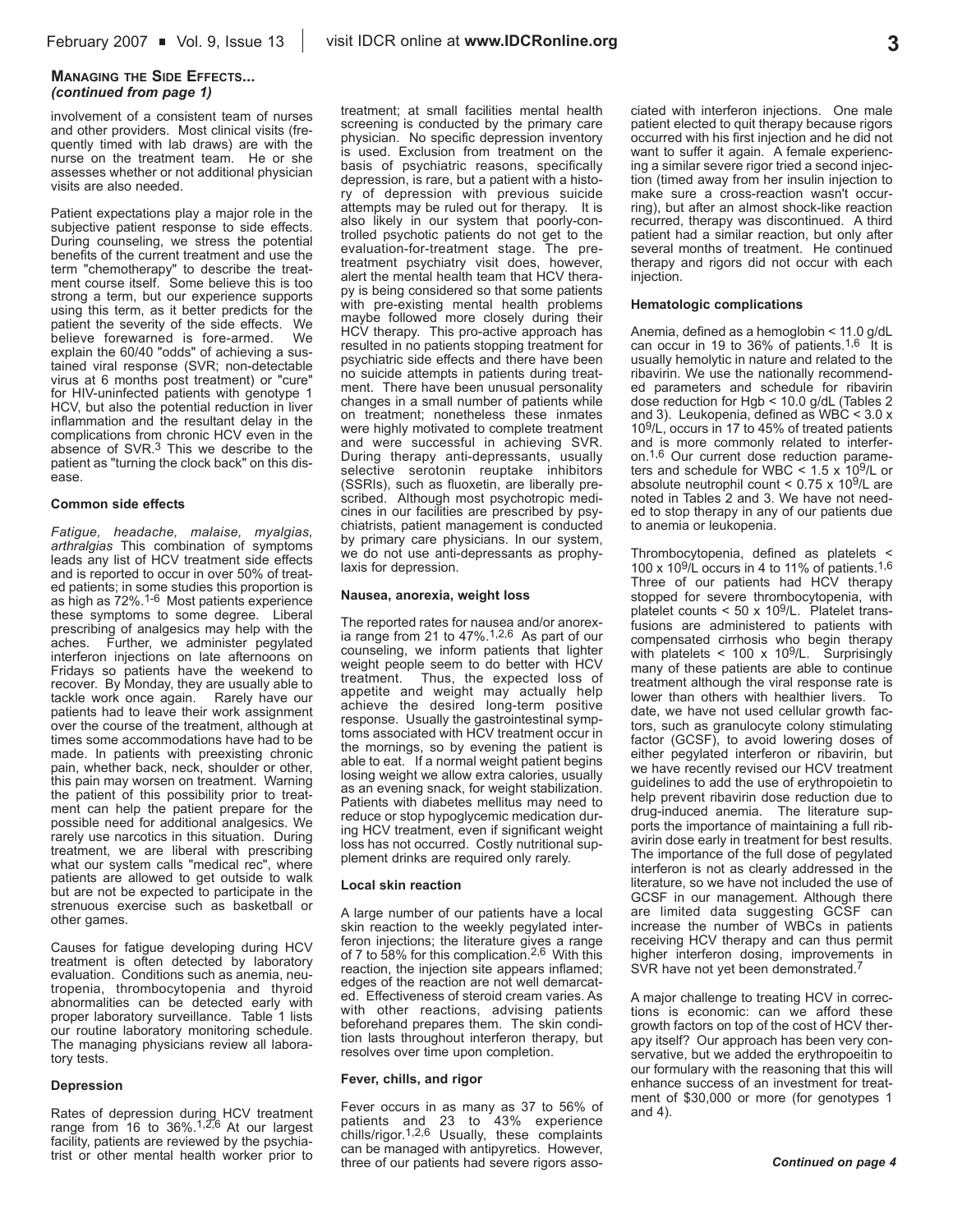### **MANAGING THE SIDE EFFECTS...** *(continued from page 3)*

### **Bacterial infections**

One patient's HCV treatment was discontinued after three hospitalizations for cellulitis while on therapy. The infection first began in a tattoo acquired while on treatment. Our pre-treatment counseling specifically forbids the acquistion of new tattoos while on treatment, but on review of our consent form, it did not include this statement. Since this patient was insistent on continuing treatment and denied knowing of this mandate, treatment was initially continued; two additional episodes of infection ensued and treatment was terminated due to recurrent severe infections.

#### **Severe jaundice**

Although mild elevations of bilirubin are reported in 11 to 28% of patients, $6$  severe elevations of bilirubin, defined as bilirubin > 12.0 mg/dL have not been reported. Therapy was discontinued in one or our patients experiencing severe jaundice with a bilirubin > 20 mg/dL while on treatment. His abdominal ultrasound was negative. He recovered well after stopping both medications and it was not clear which drug was the cause of this adverse event.

#### **Decompensation of liver disease**

One patient died after therapy had started. His pre-treatment liver biopsy showed stage 3 fibrosis and not cirrhosis, thus making him a candidate for treatment. Of note, his laboratory studies showed low platelets and a normal albumin. These were consistent with compensated cirrhosis, which did not show in his biopsy, likely due to sampling variability. His pre-treatment physical exam did

show edema. A review of his care at a mortality conference after his death attributed his worsening liver disease to underdiagnosing cirrhosis, perhaps missed by biopsy. It is known that the biopsy only reaches small pieces of the liver and can underdiagnose severity of disease. Interestingly, he was a responder to treatment at both 12 and 24 weeks of care. Although his hemoglobin fell at the beginning of treatment, it was not below the threshold that triggers a change in the ribavirin dose. A later drop in hemoglobin, after six months of treatment did prompt a decrease in his ribavirin dose. Investigation for other etiologies accounting for the drop in hemoglobin such as gastrointestinal bleeding was not conducted. After eight weeks of treatment, his WBC decreased and required a reduction in the interferon dose. After 24 weeks the patient's WBC rose to 10.2 x 109/L but this was overlooked in terms of a search for an infectious source. After eight and a half months of treatment, he was hospitalized with an upper gastrointestinal bleed. HCV treatment was stopped, esophageal varices were diagnosed and portal hypertension was noted. He developed methicillin resistant S.aureus bacteremia secondary to an infected shoulder joint leading to acute renal failure and further hepatic failure. He continued to decompensate and expired of sepsis. This case illustrates not only the seriousness of liver dysfunction and the complexities of the management of such patients but also the limitations of HCV therapy in patients with more advanced liver disease.

#### **Summary**

It has been our experience that the vast majority of HCV-infected inmates receiving

HCV therapy can complete their treatment without serious adverse events. Some of our success may be explained by our careful selection of patients to receive HCV therapy; however, our criteria for treatment are reasonable and inclusive. Further, few of our patients were HIV-HCV co-infected and rates of successful treatment completion in coinfected patients may differ from those we observed.

We have learned that managing the side effects of HCV therapy takes committed providers and an educated nursing team. It also requires pre-treatment education of the patient and reassurance about the unpleasant effects these strong medications can cause. Close and careful monitoring of laboratory parameters is necessary with orders for medication dose changes if needed. Awareness of the potential complications of HCV therapy and the management of these adverse effects is critical to maintaining therapy. Nonetheless, if these challenges are addressed, sustained virologic responses in patients on HCV treatment in corrections can match or exceed the responses of programs in our communities.

*We would like to encourage are readers who receive IDCR via mail to change your subscription to either fax or email. Please fill out the subscription information below or change your subscription online at www.IDCRonline.org.* 

|  |  |  |  | Table 1. Laboratory Evaluations at Visit Week After Initiation of HCV Treatment (Genotype 1) |
|--|--|--|--|----------------------------------------------------------------------------------------------|
|--|--|--|--|----------------------------------------------------------------------------------------------|

| <b>Lab Evalutation</b>  |          | <b>During HCV Therapy</b> |            |          |            |          |          |   |          |          |     |                                                |   | <b>Post HCV Therapy</b> |   |    |    |
|-------------------------|----------|---------------------------|------------|----------|------------|----------|----------|---|----------|----------|-----|------------------------------------------------|---|-------------------------|---|----|----|
|                         |          |                           | 6          |          |            |          |          |   |          |          |     | 8   12   16   20   24   28   32   40   44   48 |   | 4                       | 8 | 12 | 24 |
| CBC/Diff/PLTS           | $\times$ | $\times$ 1                | $\times$ 1 | XI       | $\times$ 1 | $\times$ | X        | X | $\times$ | $\times$ | ΙX. | $\times$                                       | X | Χ                       | Χ | X  | X  |
| <b>AST/ALT</b>          |          | $\times$                  |            | $\times$ |            | $\times$ | $\times$ |   | $\times$ | X        | l x | $\times$                                       |   | X                       | X | X  | X  |
| <b>Bilirubin Direct</b> |          |                           |            |          | X.         |          |          | X |          |          |     |                                                | X |                         |   |    | X  |
| PT/PTT                  |          |                           |            |          |            |          |          | X |          |          |     |                                                | X |                         |   |    | X  |
| <b>AFP</b>              |          |                           |            |          | X          |          |          | X |          |          |     |                                                | X |                         |   |    | Χ  |
| <b>ANA</b>              |          |                           |            |          |            |          |          | X |          |          |     |                                                | X |                         |   |    | X  |
| <b>TSH</b>              |          |                           |            |          | X          |          |          | X |          |          |     |                                                | X |                         |   |    | X  |
| Uric acid               |          |                           |            |          | ∧          |          |          | X |          |          |     |                                                | X |                         |   |    | X  |
| Triglycerides (fasting) |          |                           |            |          | X          |          |          | X |          |          |     |                                                | X |                         |   |    |    |
| HCV (quantitative)      |          |                           |            |          |            |          |          | X |          |          |     |                                                |   |                         |   |    |    |

#### **Table 2. Parameters for Dose Reduction**

| <b>Parameter</b>           | <b>Dose Reduction</b>          | <b>Permanent Discontinuation of Treatment</b><br>(Both pegylated interferon and ribavirin) |  |  |  |
|----------------------------|--------------------------------|--------------------------------------------------------------------------------------------|--|--|--|
| <b>Hemoglobin</b>          | $<$ 10 g/dL (Ribavirin)*       | $< 8.5$ g/dL                                                                               |  |  |  |
| White Blood Cell           | $<$ 1.5 x 109/L (Interferon)*  | $< 1.0 \times 109/L$                                                                       |  |  |  |
| <b>Neutrophil Count</b>    | $<$ 0.75 x 109/L (Interferon)* | $< 0.5 \times 109$ /L                                                                      |  |  |  |
| <b>Platelet Count</b>      | $< 80 x x 109/L$ (Interferon)* | $< 50 \times 109$ /L                                                                       |  |  |  |
| <b>Bilirubin Direct</b>    |                                | > 2.5 x upper limit of normal                                                              |  |  |  |
| <b>Bilibrubin Indirect</b> | > 5 mg/dL (Ribavirin)*         | $> 4.5$ mg/dL (for $>4$ weeks)                                                             |  |  |  |
| Creatinine                 |                                | $> 2.0$ mg/dL                                                                              |  |  |  |
| ALT / AST                  |                                | > 2 x baseline AND > 19 x upper limit of normal                                            |  |  |  |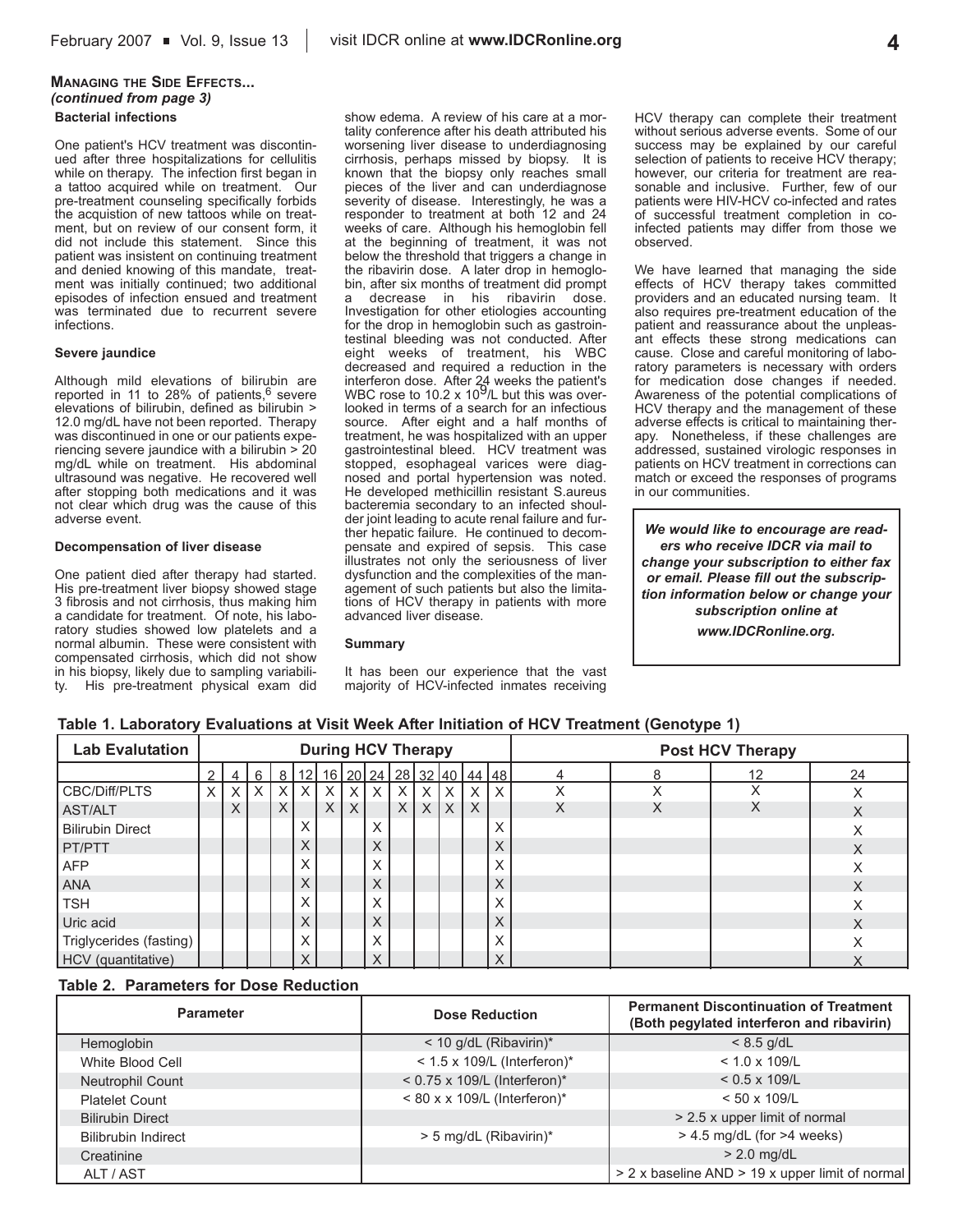### **MANAGING THE SIDE EFFECTS...** *(continued from page 4)*

### **Table 3. Dose Reduction**

| <b>MEDICATION</b>    | <b>INITIAL DOSE</b> | <b>TOTAL NO. OF</b><br><b>CAPSULES/DOSES</b> | <b>REDUCED DOSE</b>     | <b>TOTAL NO. OF</b><br><b>CAPSULES/DOSES</b> |  |
|----------------------|---------------------|----------------------------------------------|-------------------------|----------------------------------------------|--|
| Pegylated Interferon |                     |                                              |                         |                                              |  |
| Pegasys              | 180 mcg SC/wk       | <b>NA</b>                                    | 135 mcg SC/wk           | <b>NA</b>                                    |  |
| Peg-Intron           | 1.5 mcg/kg SC/wk    |                                              | 0.75mcg/kg SC/wk        |                                              |  |
| <b>Ribavirin</b>     | 800 mg QD           | 2 capsules am/                               | 600 mg QD               | 1 capsule am/                                |  |
|                      |                     | 2 capsules pm                                | (dec. 200 at a time)    | 2 capsules pm                                |  |
|                      | 1000mg QD(<75kg)    | 3 capsules am/                               | 800mg QD                | 2 capsules am/                               |  |
|                      |                     | 2 capsules pm                                | (dec. 200 at a time)    | 2 capsules pm                                |  |
|                      | 1200mg QD(>75kg)    | 3 capsules am                                | 1000 mg QD              | 2 capsule am/                                |  |
|                      |                     | 3 capsules pm                                | (dec. 200 mg at a time) | 3 capsules pm                                |  |

#### *References*

*1 Fried, MW, Shiffman, ML, Reddy,*

*KR, et al. Peginterferon Alfa-2a Plus Ribavirin for Chronic Hepatitis C Virus Infection. N Engl J Med. 2002;347 (13):975-982.*

*Am J Gastroenterol. 99(4):636-644.*

*6 Physicians' Desk Reference. 2006(60):3073-3088.*

*4 Pegylated Interferon (Peg-Intron) for Chronic Hepatitis C. The Medical Letter. 2001;43(1107): 54-55.*

*7 Patients with Chronic Hepatitis C. Federal Practitioner Supplement. 2003(20):28.*

*2 Zeuzem, S, Feinman, SV, Rasenack, J et al. Peginterferon Alfa-2a in Patients with 5Interferon Plus Ribavirin for Chronic Hepatitis C. The Medical Letter. 1999;41(1054):53-54.*

*Chronic Hepatitis C. N Engl J Med. 2000;343(23):1666-1672.*

*3 Coverdale, SA, Khan, MH, Byth, K., et al. Effects of Interferon Treatment Response on Liver Complications of Chronic Hepatitis C: 9-year Follow-Up Study.*

# **CASE STUDYS - HEPATITIS C THERAPY**

#### **Douglas G. Fish, MD**

Assistant Professor of Medicine Head, Division of HIV Medicine Albany Medical College

#### **Disclosures**

Speaker's Bureau: Gilead Sciences and Roche Laboratories, Inc. Research grant: Roche Laboratories, Inc.

Advisor: Tibotec Therapeutics and Trimeris, Inc.

#### **Case 1: Does this patient need HCV therapy?**

A 45 year-old male inmate is diagnosed with HCV infection after he is found to have an elevated AST and ALT of 69 and 75 IU/L, respectively, on routine admission screening. His bilirubin is normal, and his albumin is 4.2 gm/dL. He feels well. He reports that he injected heroin for several years in his early twenties.

*Question: How do we know whether or not this patient needs treatment for HCV?* 

#### **Discussion**

The first thing we should do is determine whether or not he has chronic HCV infection as 15-25% of people who are exposed and infected with HCV will clear the virus on their own. This is in contrast to hepatitis B virus (HBV) infection, where 90-95% of people will spontaneously clear hepatitis B DNA if infected as an adult. Chronic HCV infection is determined by ordering a viral load for HCV, known as an HCV RNA PCR. Given the patient's elevated transaminases and his history of injection drug use (IDU), his pre-test probability of having chronic HCV infection is high.

His viral load returns at 600,000 IU/mL, con-

firming chronic infection. If the viral load result is undetectable, the test should be repeated in 3-6 months for verification, and the patient would be confirmed as NOT having chronic infection, with no treatment necessary.

The next step in evaluation of a patient with HCV viremia - in addition to screening for other forms of hepatitis, including hepatitis A virus (HAV) infection, HBV infection, autoimmune liver disease, and HIV - would be an assessment of the genotype, or strain of HCV, and consideration of liver biopsy. It is important to remember that HCV-infected patients can have significant fibrosis and even cirrhosis, yet have normal transaminases (AST and ALT). The genotype helps determine the length of HCV therapy and the likelihood of treatment response. Patients with genotypes 2 or 3 are usually treated for 24 weeks, whereas patients with genotypes 1 or 4 are treated for 48 weeks. Most hepatitis specialists recommend a liver biopsy, though there are situations where a biopsy may not be needed, particularly if one plans to treat regardless of a biopsy result. Patients with genotypes 2 or 3 have such a favorable treatment response that the 2004 American Association for the Study of Liver Disease (AASLD) treatment guidelines state that a liver biopsy in such patients can be considered optional. A liver biopsy does carry bleeding risks and a small risk of death (1/10,000 deaths).

Treatment responses are poorer in patients with genotype 1. A liver biopsy can help determine how much scarring, or fibrosis, there is in the patient's liver and this information can be useful to the patient and clinician before and during HCV therapy. There are different scoring systems pathologists used for measuring liver fibrosis, and a com-

mon one is the Metavir fibrosis score (see HCV 101). The score ranges from F0 to F4, with F0 meaning no fibrosis and F4 signifying cirrhosis. If there is no fibrosis (Metavir F0), the patient does not need treatment and can be followed with a repeat biopsy in 3 to 5 years to look for progression. This is true regardless of the amount of inflammation seen in the biopsy (Metavir "A" score).

*Opportunities to support IDCR are available! Become a Platinum, Gold or Silver Sponsor for 2007 Fully CME accredited and peer-reviewed. Contact Elizabeth Closson, IDCR Managing Editor at (401)453-2068 or idcrme@gmail.com.*

If on liver biopsy, the patient has a Metavir score of F1, some experts would recommend treatment and others would observe, with a repeat biopsy in three to five years. The 2002 National Institutes of Health (NIH) Consensus Panel on HCV recommended treatment for patients with Metavir scores of F1 or higher. Similar to the AASLD guidelines, if the patient's virus is genotypes 2 or 3, this panel felt that a liver biopsy would be optional and hence not critical to the evaluation. HCV genotypes 2 and 3 respond more favorablly than genotypes 1 and 4 and usually require a shorter course of treatment, unless HIV-co-infection is present. HIV-HCV co-infected patients have a higher relapse rate when treated for 24 weeks, so most experts recommend 48 weeks of treatment regardless of genotype for these patients.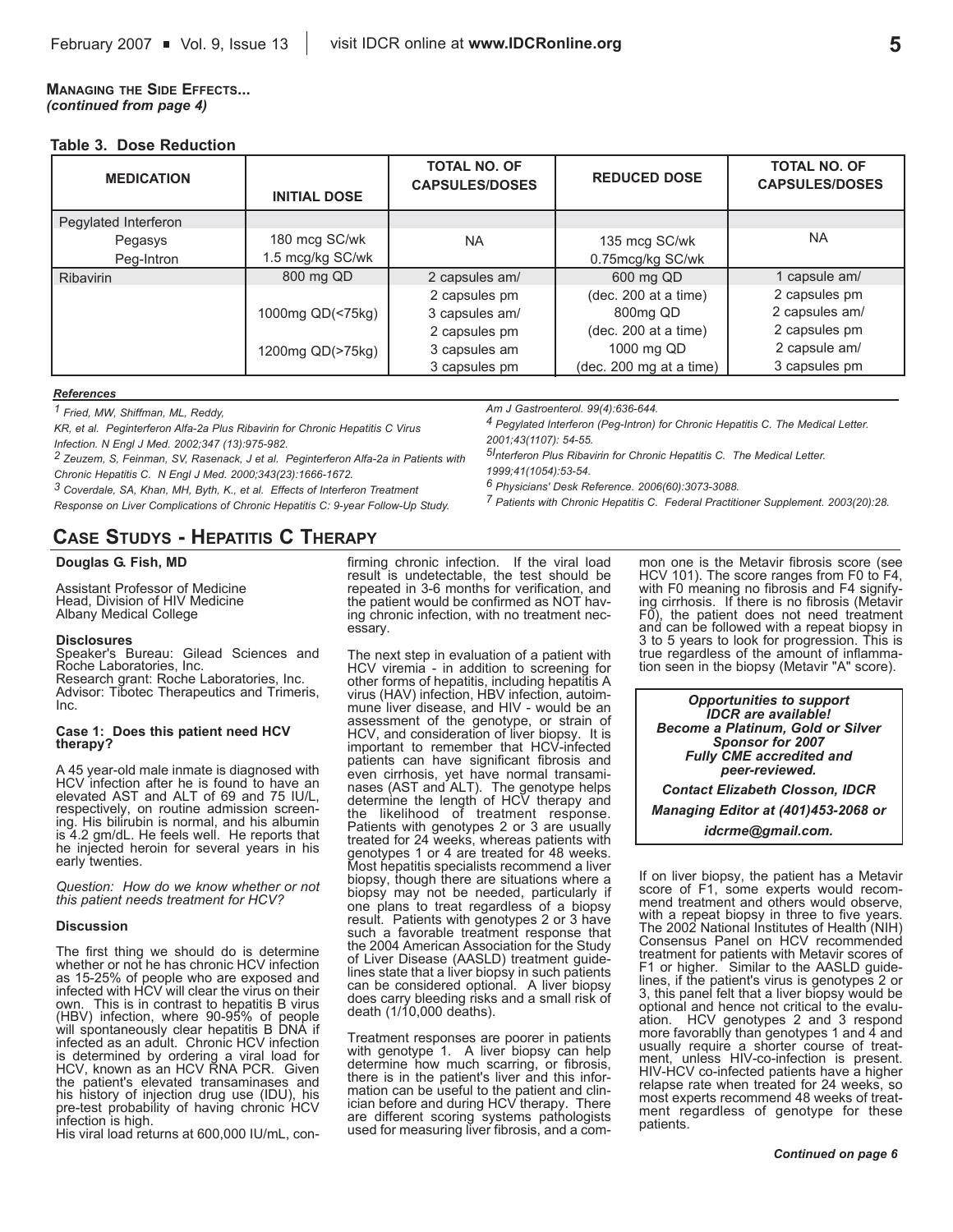#### **HEPATITIS C VIRUS (HCV) THERAPY** *(continued from page 5)*

Liver biopsy results may also be helpful to patients during therapy. If adverse effects of HCV therapy emerge and threaten treatment discontinuation, patients with more severe pathology may feel motivated to preserve whereas those with relatively milder disease on biopsy can consider this when weighing the risks and benefits of continuing treatment.

If the patient has a coagulopathy, such as prolonged prothrombin time (PT) or thrombocytopenia, a biopsy can by done by an interventional radiologist via the transjugular approach. In cases where the patient declines a biopsy due to fear of the test or other concerns, treatment should not be withheld, regardless of genotype.

Some laboratories offer a panel of blood tests used as non-invasive markers of fibrosis, which might be helpful for patients who decline or can't receive a biopsy. These tests, however, are not as helpful as a biopsy. Some data also suggest that the ratio of the platelet count and serum albumin can be used to gauge liver fibrosis.

It is important to remember if the patient is not immune to HAV or HBV, vaccination for these should be offered so the patient does not acquire infection with another hepatitiscausing virus on top of the one he or she already has. Screening for treatment should also include assessing thyroid function, cardiac status, mental health, and overall medical history. A past history of depression or other mental illness should not necessarily preclude treatment; more important is an assessment of the patient's current mental health.

The history and physical exam can also give important information. Historical elements that are important include the length of time since a patient first injected drugs, and alcohol consumption. Most patients are infected with hepatitis C early on, often in their first year of injection drug use. Alcohol is a clear risk factor for progression of fibrosis, and patients should be advised to avoid all alcohol on release. The physical exam can reveals stigmata of cirrhosis, such as palmar erythema, spider angiomas, splenomegaly, and asterixis. Laboratory clues to cirrhosis include thrombocytopenia, low albumin, hyperbilirubinemia, and prolonged prothrombin time.

To summarize, if the patient has detectable viremia with HCV, obtain a genotype. If the genotype is 1 or 4, a biopsy is generally recommended, though not required, for treatment. If the patient has genotype 2 or 3, a biopsy is less critical as treatment duration is shorter and treatment responses are higher - advantages that favor treatment regardless of biopsy result. If on liver biopsy, the patient has more than portal fibrosis (Metavir F2 or higher) and does not have decompensated liver disease, treatment is indicated. The standard treatment is now pegylated interferon with ribavirin. Patients with genotype 1 or 4 are assessed after 12 weeks of combination therapy, and if they have a treatment response, designated as at least a 2-log10 decrease or an undetectable viral load, treatment should be continued for 36 more weeks, or 48 weeks total. For patients with genotypes 2 or 3, 24 weeks of combination therapy is recommended. A sustained virologic response (SVR) is determined when the patient's viral load remains undetectable 24 weeks after therapy is completed.

In this patient, a liver biopsy was performed and revealed a Metavir score of F2. He was found to be HIV-uninfected and susceptible to HAV. His HBV surface antibody and core antibody were both positive, indicating prior and resolved infection with that virus. His HCV genotype was 1 and he elected to start HCV therapy with ribavirin and interferon.

#### **Case 2: HCV therapy in a patient with cirrhosis**

A 48 year-old woman with chronic HCV infection undergoes a liver biopsy and is found to have cirrhosis with a Metavir score of F4. She has been incarcerated for two years, and started injecting drugs when she was 19 years old.

*Question: Given that she has cirrhosis, can she be treated for her HCV?*

#### **Discussion**

Cirrhosis can be broadly broken down into two categories, compensated and decompensated. Decompensated liver disease implies hepatic encephalopathy, uncontrolled ascites, bleeding varices, or any of the late-stage consequences of cirrhosis. Determination of the patient's Childs-Pugh Score is useful to determine whether a patient's cirrhosis is decompensated. (see HCV 101) Each element is scored and the points calculated, with the maximum being 15, the worst score. Child's class A is compensated (score 5 or 6), Child's Class B is early decompensated (score 7-9), and Child's Class C is decompensated (score of 10 or higher) cirrhosis. Decompensated cirrhosis can be worsened by treatment with interferon and ribavirin. Patients with compensated cirrhosis should only be treated with the input of a clinician experienced in the management of patients with HCV.

Patients with compensated cirrhosis may be treated with interferon and ribavirin, though they will require closer follow-up and more frequent laboratory monitoring to avoid untoward complications of therapy. Again, therapy should be undertaken only in conjunction with a clinician experienced in the management of such patients. Consideration for transplant listing should also be undertaken, if appropriate. Sustained virologic response rates are lower in patients with cirrhosis than in patients without cirrhosis. Patients with compensated cirrhosis typically have had stable liver disease for years and usually do not present often to sick-call or require hospitalization. As mentioned above, it is important to recognize that a subset of HCVinfected patients may have cirrhosis demonstrated by liver biopsy, yet have normal liver parameters, including normal transaminases and albumin. This is another reason many experts recommend a liver biopsy for patients with chronic HCV infection.

This patient has cirrhosis but no evidence of decompensated disease and. As such, she is a candidate for HCV therapy.

#### **Case 3: Managing advanced liver disease**

A 55 year-old male with chronic HCV infection returns to your facility after being hospitalized for fever, ascites and a 25-pound weight gain over the preceding two months. He is on spironolactone 50 mg po bid and



furosemide 40 mg po daily. He was treated for spontaneous bacterial peritonitis, and is now off antibiotics. He had an episode of confusion while hospitalized, and was found to have an ammonia level elevated at 50 Umol/L. He is now on lactulose 30 mL (20 gm) po bid. An upper endoscopy revealed moderate esophageal varices, and he was started on nadolol 20 mg po daily. He also has type 2 diabetes mellitus treated with an oral hypoglycemic, as well as chronic neuropathy pain, for which he had been on ibuprofen but for which he is now prescribed oxycodone.

*Question: How should this patient be managed, and what signs/symptoms should you expect?*

#### **Discussion**

This patient will most likely come to your infirmary initially. His fluid balance may not yet be fully stabilized, so he will need monitoring of his weight several times per week, as well as close follow-up of his electrolytes. Adjustments may still need to be made in his diuretic therapy. A low-salt diet is best, and the patient may have been discharged on fluid restrictions. This patient has decompensated liver disease, and hence, is not a candidate for interferon/ribavirin therapy.

In this type of patient, chronic acetaminophen therapy is contraindicated, as it may accumulate in his liver and cause additional problems. Furthermore, many such patients typically have thrombocytopenia and prolonged prothrombin times, increasing their bleeding risk. For patients with esophageal or gastric varices, aspirin and non-steroidal anti-inflammatory medications are also relatively contraindicated, so as to avoid bleeding complications. In addition, concomitant gastritis or duodenitis is common, and patients may require an H2-blocker or proton-pump inhibitor therapy. Oxycodone or low-dose morphine preparations, either short- or long-acting, may be appropriate analgesics to control chronic pain. Finally, these patients are at risk for renal failure (hepatorenal syndrome) and as they are often on diuretic therapy nonsteroidal medications pose further risk.

Hepatic encephalopathy is often managed with lactulose. The goal is to titrate the lactulose to soft/loose stools without severe diarrhea to help eliminate hepatic by-products. The level of serum ammonia elevation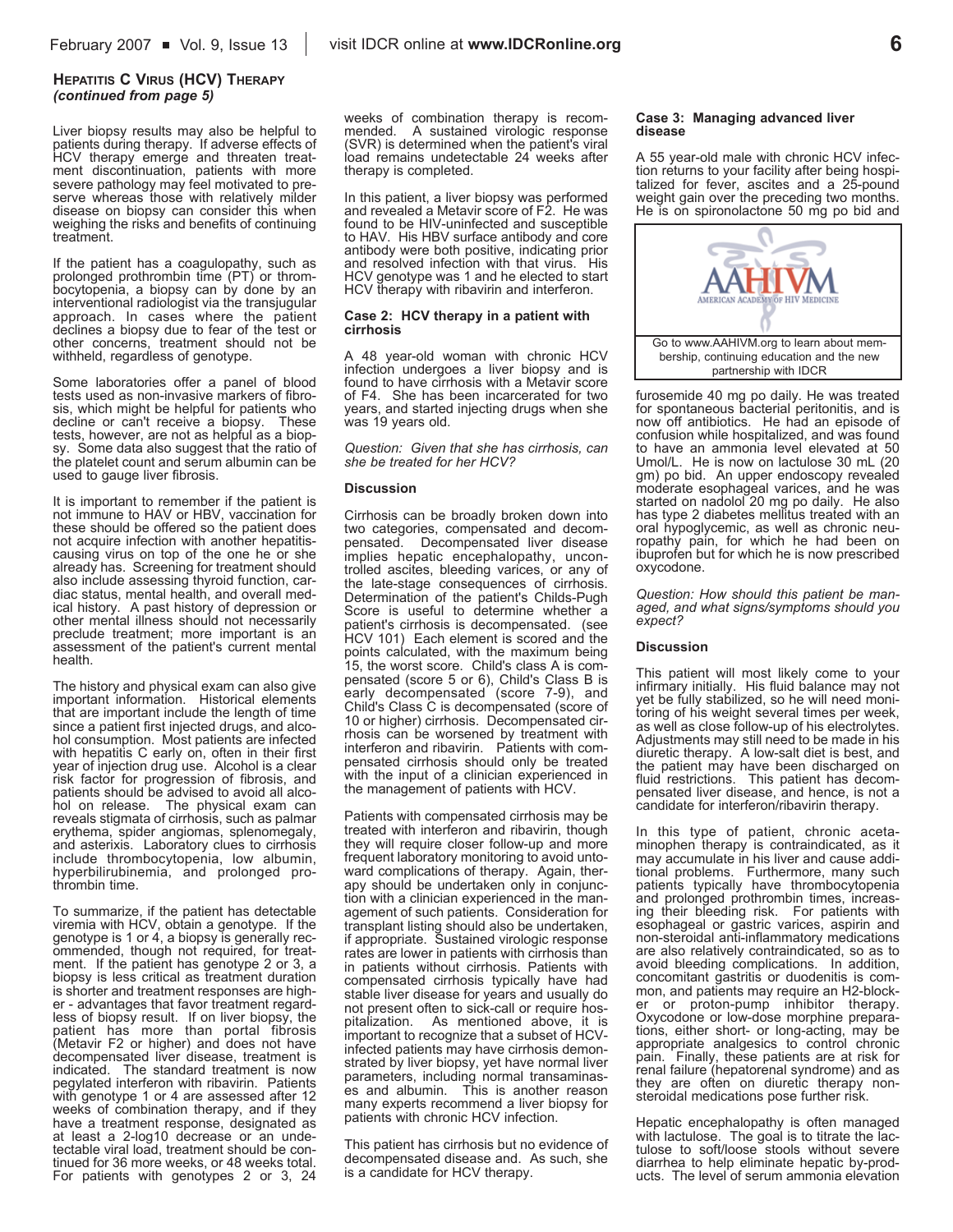### **HEPATITIS C VIRUS (HCV) THERAPY** *(continued from page 6)*

does not correlate well with the degree of encephalopathy. Once a patient has been diagnosed with hepatic encephalopathy, clinical monitoring will be more useful than following ammonia levels. Medications that depress central nervous system function, such as benzodiazepines, should be avoided as much as possible. Other medications that may be prescribed in patients to reduce the effects of hepatic encephalopathy include antibiotics such as neomycin, metronidazole, or rifaximin - a nonabsorbable derivative of rifampin.

Patients with varices will often be prescribed a beta-blocker, as in this case, in an attempt to decrease portal pressure and reduce bleeding risks. Some clinicians may also recommend antibiotic prophylaxis for

patients with ascites to prevent spontaneous bacterial peritonitis, particularly if the patient has had a previous episode of peritonitis. Antibiotic prophylaxis has not been shown to confer a survival advantage, however.

This type of patient should be considered for orthotopic transplantation evaluation, if available. His clinicians must discuss with the patient the severity and life-threatening nature of his illness, as well as health care proxy and resuscitation wishes. Life expectancy will be greatly reduced and may be measured in months to years.

#### *References*

*1CDC. Guidelines for Prevention and Control of Infections with Hepatitis Viruses in Correctional*

*Settings. MMWR, 1/24/03 Vol. 52 (rr-1). 2 Fried MW, Shiffman ML, Reddy R et al. Peginterferon alfa-2a plus ribavirin for chronic HCV*

*virus infection. N Engl J Med 2002; 347:975-982. 3 National Institutes of Health (NIH) Consensus Development Conference Statement - Management of Hepatitis C: 2002. Rockville (MD): June 10-12, 2002. www.health.nih.gov*

*4 Rimola A, Garcia-Tsao G, Navasa M et al. Diagnosis, treatment and prophylaxis of spontaneous bacterial peritonitis: a consensus document. J Hepatology 2000;32:141-153.*

*5 Riordan SM, Williams R. Treatment of Hepatic Encephalopathy N Engl J Med. 1997;337(7):473-479. 6 Strader DB, Wright T, Thomas DL, Seeff LB. Diagnosis, management and treatment of hepatitis C. Hepatology 2004;39:1147-71.* 

# **HCV101**

# **Child-Pugh Classification**

**Modified Child-Pugh classification of severity of liver disease according to the degree of bilirubin, albumin, the prothrombin time, ascites, and encephalopathy.**

| Measure                              | 1 point       | 2 points                | 3 points                |
|--------------------------------------|---------------|-------------------------|-------------------------|
| Bilirubin mg/dL                      | $<$ 2         | $2.0 - 3.0$             | >3                      |
| Albumin g/dL                         | >3.5          | $2.8 - 3.5$             | < 2.8                   |
| <b>IProthrombin Time</b>             |               |                         |                         |
| Seconds Over Control                 | $1.0 - 3.0$   | $4.0 - 6.0$             | >6                      |
| <b>IINR</b>                          | < 1.8         | $1.8 - 2.3$             | >2.3                    |
| Ascites                              | None          | Slight                  | Moderate                |
| Hepatic encephalopathy               | None          | Grade 1-2               | Grade 3-4               |
| Grade                                | <b>Points</b> | 1 yr patient survival % | 2 vr patient survival % |
| A: well-compensated disease          | $5.0 - 6.0$   | 100                     | 85                      |
| B: significant functional compromise | $7.0 - 9.0$   | 80                      | 60                      |
| C: descompensated disease            | $10.0 - 15.0$ | 45                      | 35                      |

# **Metavir Scoring System**

| <b>Stage</b> | <b>Amount of Scarring</b>                                                                  |
|--------------|--------------------------------------------------------------------------------------------|
|              | No Scarring                                                                                |
|              | Minimal Scarring                                                                           |
|              | Scarring has occurred and extends beyond the areas of the liver that contain blood vessels |
|              | Bridging Fibrosis is spreading and conecting to other areas that contain fibrosis          |
|              | Cirrhosis or advanced scarring of the liver                                                |

## **RESOURCES**

**Slides from the NCCHC Pre-conference Seminar Infectious Diseases in Corrections: An Expert Panel October 28, 2006** http://www.idcronline.org/archives.html

**Bureau of Justice Prison Statistics Hepatitis Testing and Treatment** http://www.ojp.usdoj.gov/bjs/abstract/httsp.htm

**Federal Bureau of Prisons Viral Hepatitis Clinical Practice Guidelines** http://www.bop.gov/news/medresources.jsp

**National HCV Prison Coalition**  http://www.hcvinprison.org/

**Department of Health and Human Services 2006 Adult and Adolescent Antiretroviral Treatment Guidelines** http://www.aidsinfo.nih.gov/guidelines/

**International AIDS Society-USA Panel 2006 Recommendations of the Treatment for Adult HIV Infection** http://jama.ama-assn.org/cgi/content/full/296/7/827

**CDC's Revised Recommendations for HIV Testing of Adults, Adolescents, and Pregnant Women in Health-Care Settings** http://www.cdc.gov/mmwr/preview/mmwrhtml/rr5514a1.htm

**American Academy of HIV Medicine** http://www.aahivm.org/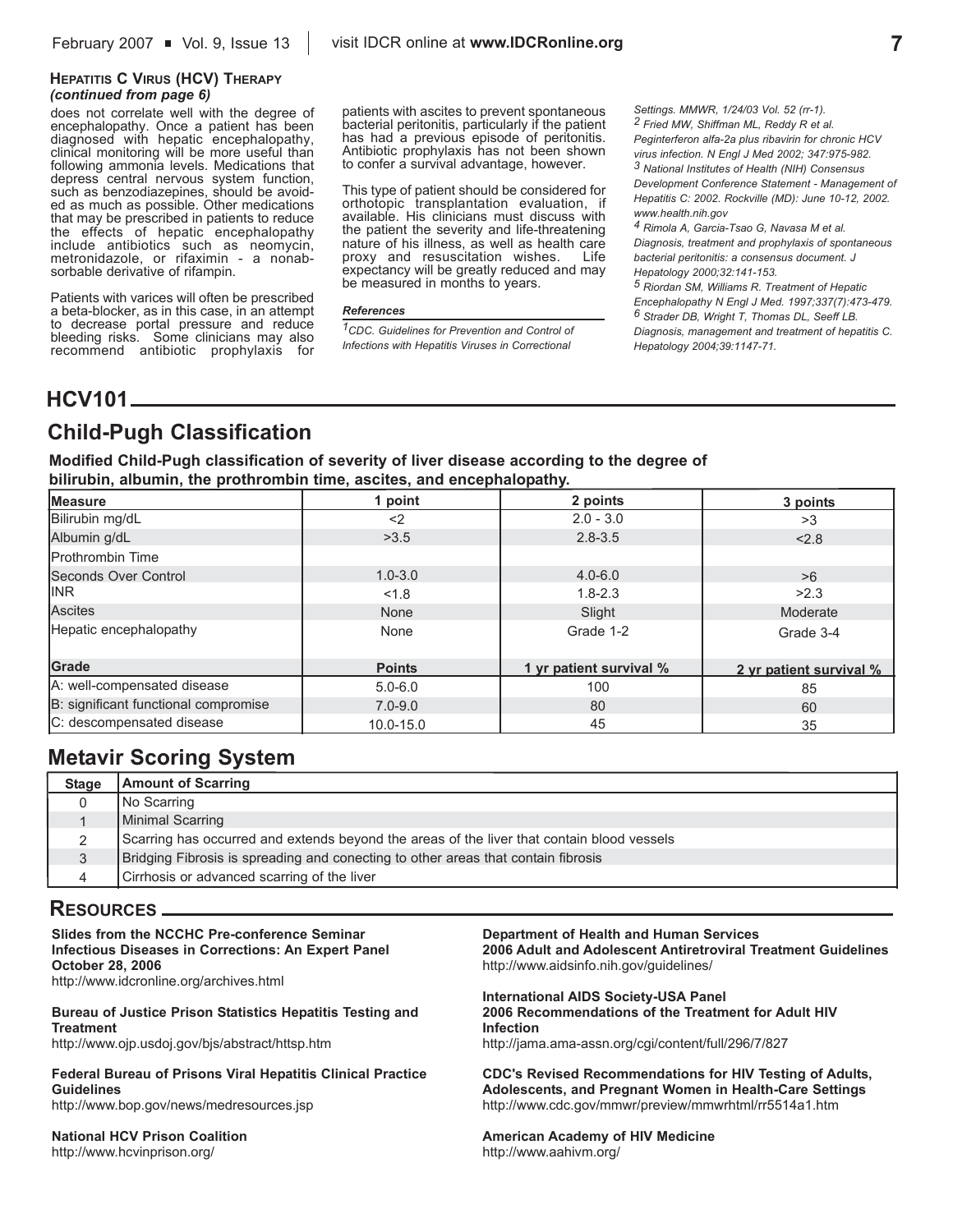# **SAVE THE DATES**

**14th Conference on Retroviruses and Opportunistic Infections** Los Angeles, CA February 25-28, 2007 Visit:www.retroconference.org/2007/

**Interferon and Ribavirin in Hepatitis C Virus Infection: Mechanisms of Response and Non-Response** Chicago, IL March 1-3, 2007 Visit:www.aasld.org/eweb/DynamicPa ge.aspx?webcode=07\_hepatitisstc

**Academic and Health Policy Conference on Correctional Health** Sponsored by the University of Massachusetts Medical School and UMass Correctional Health Boston, MA March 29-30, 2007 Visit:www.umassmed.edu/commedinterior.aspx?id=33110

**16th Annual HIV Conference of the Florida/Caribbean AIDS Education and Training Center** Orlando, FL March 30-31, 2007 Visit:www.faetc.org/Conference/

**Occupational & Non-Occupational Post Exposure Prophylaxis** Albany Medical College Accredited Satellite Videoconference & Webstream April 11, 2007 12:30 - 2:30 p.m. (E.T.) Visit:www.amc.edu/hivconference Email: ybarraj@mail.amc.edu Phone: 518.262.4674

**Updates in Correctional Health Care** Orlando, FL May 5-8, 2007 Visit:www.ncchc.org/education /index.html

#### **Hepatitis in Corrections**

Sponsored by the University of Texas Medical Branch and the Texas/Oklahoma AIDS Education and Training Center May 18, 2007 Moody Gardens Convention Center Galveston, TX Email: Victoria Korschgen at vikorsch@utmb.edu CME and CNE Credits Available

#### **The 34th Annual International**

**Conference on Global Health** May 29 - June 1, 2007 Washington, D.C. Visit:www.globalhealth.org/2007\_conference/

#### **IAS 2007: 4th IAS Conference on HIV Pathogenesis, Treatment and Prevention**

Sydney, Australia July 22-27, 2007 Visit:www.ias2007.org/start.aspx

# **NEWS AND LITERATURE REVIEWS**

**Factors Associated with Seronegative Chronic Hepatitis C Virus (HCV) Infection in HIV Infection**

HIV-infected individuals may not mount typical serologic responses to infections including HCV. This group of investigators sets out to determine the prevalence of chronic seronegative HCV infection in a large, multi-center, nationally representative cohort of HIV-infected men and women (The FRAM Cohort). Their results, published in *Clinical Infectious Diseases*, demonstrate that among the 1,174 anti-HCV-negative study particpants, the prevalence of seronegative HCV infection as determined by HCV RNA testing was 3.2%. Notably, by multivariate logistic regression analysis, the researchers were able to determine factors associated with HCV RNA positivity in anti-HCV-negative subjects. These factors were history of injection drug use (IDU), higher alanine aminotransferase (ALT) levels, and CD4+ cell counts <200 cells/l. Among those HIV-infected individuals with a history of IDU and either an abnormal ALT level or CD4+ cell count <200 cells/l, the prevalence of seronegative HCV infection was 24%. The authors suggest that the low overall prevalence of seronegative HCV infection, while still greater than reported prevalence in HIV-uninfected patients, demonstrates that the HCV EIA 2.0 assay, commonly used in many institutions, is a sufficiently sensitive screening tool to determine antibody status. However, the findings suggest that HCV RNA testing should be performed in anti-HCV-negative HIV-infected patients, especially those with a history of IDU and either a CD4+ cell count <200 cells/l or an abnormal ALT level.

*Factors Associated with Seronegative Chronic Hepatitis C Virus Infection in HIV Infection. Chamie, G et al. Clinical Infectious Diseases 2007;44:577- 583.*

#### **Estimating the Future Health Burden of Chronic Hepatitis C and Human Immunodeficiency Virus Infection in the United States**

Using two back calculation models, Deuffic-Burban et al. estimated the future disease burden of HCV and HIV infections in the United States. The study, the first of its kind to account for antiviral treatment advances, utilized United States epidemiological data from the Centers for Disease Control and Prevention (CDC) and the World Health Organization (WHO). Based on past incidence, it appears that the HCV incidence in the peaked in 1984 at 350,000 new infections then fell to 77,000 in 1998, while HIV incidence reached a maximum in 1989 at 142,000 new infections before declining to 79,000 in 1998. Looking forward, the investigators estimate that mortality related to HCV, defined as death from liver failure or hepatocellular carcinoma, will peak at nearly 13,000 in the 2030, having risen from only 3,700 in 1998. The authors assert that predicted HCV mortality will fall only if there is increased access to treatment or more effective antiviral development. In comparison, HIV-related mortality will drop to approximately 4,200 in 2030, down from 14,400 in 1998. These results showcase the decline in HIV-related mortality due to the effectiveness of HAART, but highlight the growing burden HCV-related death over the next twenty-five years.

*Estimating the Future Health Burden of Chronic Hepatitis C and Human Immunodeficiency Virus Infection in the United States. Deuffic-Burban et al. Journal of Viral Hepatitis 2007;14:107-115.*

#### **Do Condoms Cause Rape and Mayhem? The Long-Term Effects of Condoms in New South Wales' Prisons**

Researchers from Australia, seeking to address the concerns of politicians, prison staff, and inmates, examined the long-term effects of the introduction of condoms and dental dams into New South Wales'<br>prisons. Their findings, published in Sexually prisons. Their findings, published in *Sexually Transmitted Infections*, demonstrate that most of the concerns regarding condoms in prisons were not realized. In contrast to the general expectations, the investigators reported an overall decrease in both self-reported consensual male-to-male sex as well as male sexual assaults over the five year period condoms became available to inmates. While there were reported incidents of prisoners using condoms to conceal contraband material, such as tobacco, there was no associated increase in IDU. Additionally, the fear that condoms would be used as weapons was not born out, as there were only three reported incidents of condoms being used in assaults; none of which were serious. The data were derived from Inmate Health Surveys of randomly selected prisoners from all prisons and official New South Wales Department of Corrective Services' reports taken at the beginning of the distribution program in 1996 and then again in 2001. The authors note that the decrease in both consensual sex and sexual assault among male prisoners may be due to other factors, including the introduction of an HIV/AIDS education program in 1996. However, they suggest that the presence of condoms in the prisons may have further raised awareness and reinforced the prevention messages. The investigators conclude that the introduction of condoms did not cause the mayhem that many had feared and note that opposition to the distribution program soon dissipated.

*Do Condoms Cause Rape and Mayhem? The Long-Term Effects of Condoms in New South Wales' Prisons. Yap, L et al. Sexually Transmitted Infections published online 19 Dec 2006.* 

#### **Reduction in Triglyceride Level With N-3 Polyunsaturated Fatty Acids in HIV-Infected Patients Taking Potent Antiretroviral Therapy**

Hypertriglyceridemia is the hallmark dyslipidemia associated with HIV infection. N-3 polyunsaturated fatty acids (PUFAs), such as fish oil, have been found to reduce triglyceride levels in HIV un-infected<br>patients. This double blind, randomized study This double blind, randomized study assessed the evolution of triglyceride levels in HIVinfected patients receiving stable HAART treated with fish oil. One hundred and twenty-two patients with baseline triglyceride levels between 200-1000 mg/dL were randomized for eight weeks to fish oil (2 g of fish oil three times daily) or placebo. At week eight, the median change in triglyceride levels was -25.5% in the fish oil group versus 1% in the placebo group. Triglyceride levels were normalized in 22.4% of the fish oil group, as opposed to only 6.5% of the placebo group. An eight week open label phase, during which all patients received fish oil supplementation, followed the initial eight week randomized period. The decrease in triglyceride levels was sustained in the original group assigned fish oil at week 16, whereas a 21.2% decrease occurred for patients in the placebo group who were switched to active drug at week 8. Significantly, the incidence of adverse events during the randomized double blind study period was not more frequent in the fish oil group; minor gastrointestinal disorders without vomiting being most common. Additionally, CD4+, CD8+ and viral load measurements were stable throughout the study. The authors suggest these results, which are comparable to previous randomized, open-label studies, demonstrate the efficacy and safety of fish oil to reduce some of the risk associated with hypertriglyceridemia in HIV-infected patients on HAART.

*Reduction in Triglyceride Level With N-3 Polyunsaturated Fatty Acids in HIV-Infected Patients Taking Potent Antiretroviral Therapy. Truchis, P et al. J AIDS. 2007.* 

*Complied by Ross Boyce*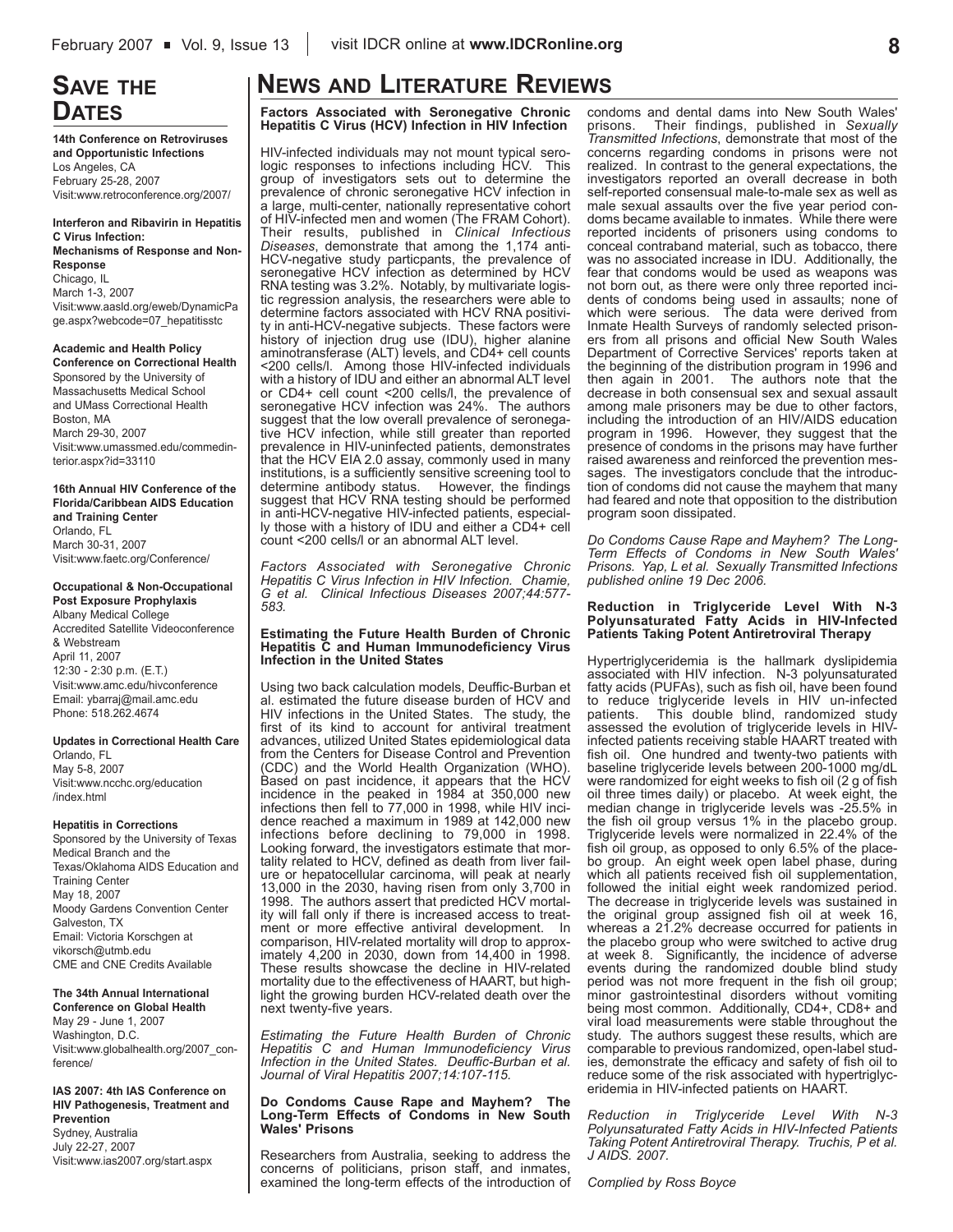## **SELF-ASSESSMENT TEST FOR CONTINUING MEDICAL EDUCATION CREDIT**

This activity has been planned and implemented in accordance with the Essential Areas and Policies of the Accreditation Council for continuing Medical Education through the joint sponsorship of Medical Education Collaborative, Inc. (MEC) and *IDCR*. MEC is accredited by the ACCME to provide continuing medical education for physicians.

Medical Education Collaborative designates this educational activity for a maximum of 1 AMA PRA Category 1 Credit(s)™. Physicians should only claim credit commensurate with the extent of their participation in the activity. Statements of credit will be mailed within 6 to 8 weeks following the program.

#### **Objectives:**

- The learner will be able to describe the common side effects of hepatitis-C therapy.
- The learner will be able to identify the parameters for discontinuation of hepatitis-C therapy.
- The learner will be able to identify commonly prescribed medications for various side effects of hepatitis-C therapy.
- 1. Which of the following is NOT a common side-effect of hepatitis C therapy:
	- A. Fatigue
	- B. Chronic diarrhea
	- C. Headache
	- D. Malaise
	- E. Arthralgias
- 2. Which of the following parameters requires the permanent discontin uation of treatment for patients receiving hepatitis C therapy:
	- A. White blood cell count of < 1.0 x 109/L
	- B. Bilirubin Direct of >2.5 x upper limit of normal
	- C. Hemoglobin of <8.5 g/dL
	- D. ALT >1.5 mg/dL
- 3. Detection of decompensated cirrhosis in a patient with HCV infec tion is an indication for ribavirin and interferon.
	- TRUE or FALSE?

**Instructions:**

- 4. Lactulose, neomycin, metronidazole, and rifaximin, are all medica tion's that can be used for which of the following:
	- A. Hepatic encephalopathy
	- B. Thrombocytopenia
	- C. esophageal varices
	- D. All the above
- 5. According the results reported by Chamie, G et al., seronegative HCV infection in patients with HIV is more likely in all the following situations EXCEPT:
	- A. CD4+ cell count less than 200/uL
	- B. History of injection drug use
	- C. Hepatitis B virus co-infection
	- D. None of the above

**In order to receive credit, participants must score at least a 70% on the post test and submit it along with the credit application and evaluation form to the address/fax number indicated. Statements of credit will be mailed within 6-8 weeks following the program.**

| 11 13 41 41 64 64 65 66 7<br>February 28, 2008.                                            | • Applications for Credit will be accepted until<br>• Late applications will not be accepted. | MEDICAL EDUCATION COLLABORATIVE®<br>The Authority in Continuing Education                 |
|--------------------------------------------------------------------------------------------|-----------------------------------------------------------------------------------------------|-------------------------------------------------------------------------------------------|
|                                                                                            | • Please anticipate 6-8 weeks to recieve your certificate.                                    |                                                                                           |
| Please print clearly as illegible applications will result in a delay.                     |                                                                                               |                                                                                           |
| Name:                                                                                      |                                                                                               |                                                                                           |
|                                                                                            |                                                                                               |                                                                                           |
|                                                                                            |                                                                                               |                                                                                           |
|                                                                                            |                                                                                               |                                                                                           |
| <b>Please Check which credit you are requesting COCCONE OR SECONE OF ST AND Physicians</b> |                                                                                               |                                                                                           |
| I certify that I participated in IDCR monograph - February 2007 Issue                      |                                                                                               | <b>Please Submit Completed Application to:</b>                                            |
| Please fill in the number of actual hours that you attended this activity.                 |                                                                                               | <b>Medical Education Collaborative</b>                                                    |
|                                                                                            |                                                                                               | 651 Corporate Circle, Suite 104, Golden CO 80401<br>Phone: 303-420-3252 FAX: 303-420-3259 |
| Number of Hours (max. 1): ___________________                                              |                                                                                               | For questions regarding the accreditation of this activity, please call                   |
|                                                                                            |                                                                                               | 303-420-3252                                                                              |